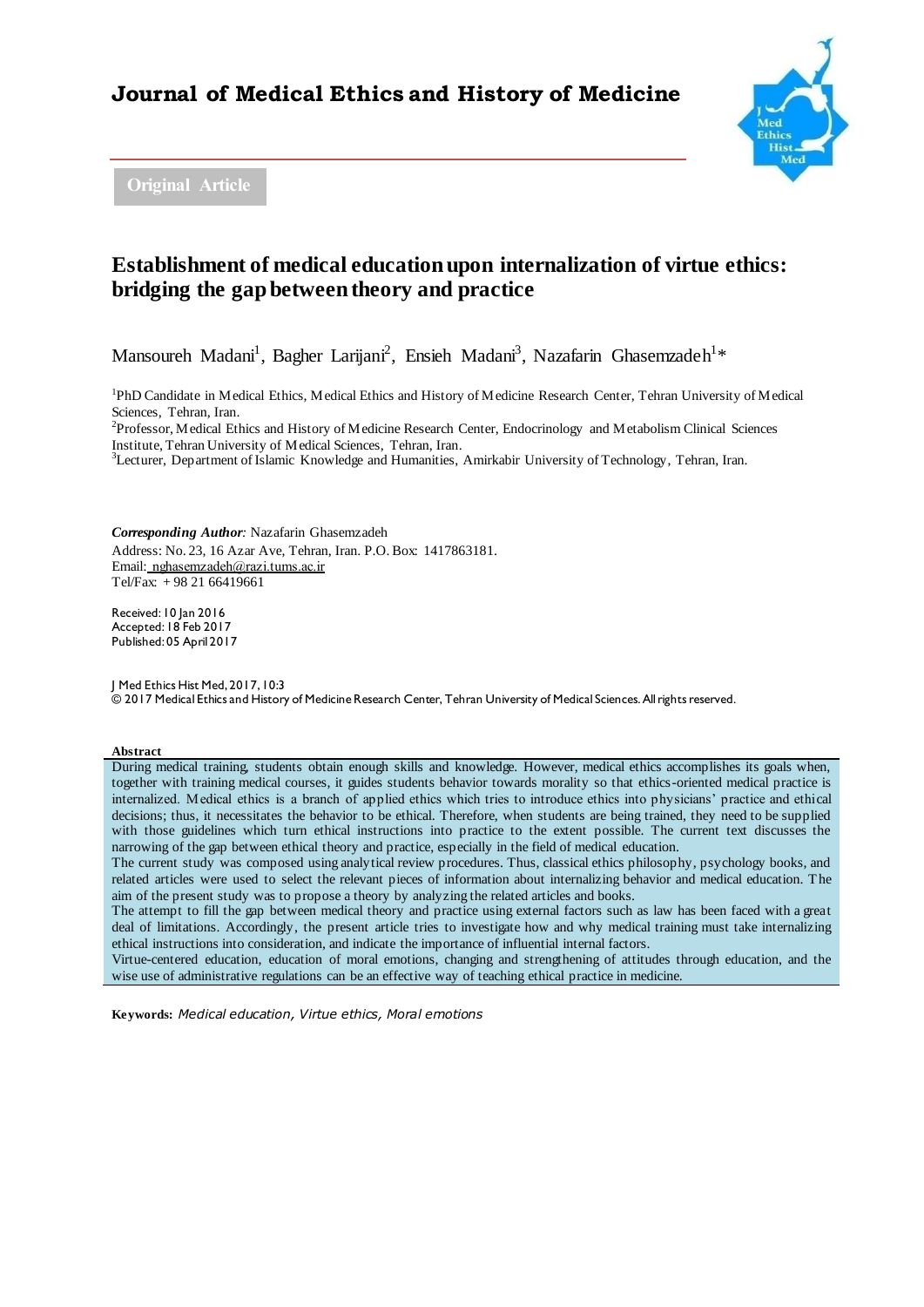### *Introduction*

The goal of medical education programs is to train physicians and provide them with the skills and knowledge required to perform their duty in a legal and ethical framework, because a proficient physician who is knowledgeable enough will not achieve his goal, which is improving patients' health, if he practices medicine in an unethical way. With regard to this issue, teaching medical ethics and the related laws has been emphasized in the form of important curricula and nurturing ethical physicians (1). Regardless of the theoretical basis it is founded upon, ethics is closely related to practice. Ethical systems try to present a model to modify and correct individuals' behavior with respect to every taste and style (2).

Applied ethics is a branch of ethics that involves the application of ethics in the private and public lives of people and tries to solve common tangible problems in a variety of communities and professions. Applied ethics does not aim at developing the understanding of ethical concepts, but at making suggestions that have beneficial practical results and assists in ethical decision-making (3). Medical ethics is considered to be one of the branches of applied ethics. Its orientation is towards tangible medical issues and it intends to explain the principles and basic concepts of this science and introduces ethics into the field of practice and important ethical decisions (4). In this vein, medical ethics focuses on putting ethics into practice in real-life situations. It is very clear that this branch will succeed if it puts the findings of theoretical research into practice and accomplishes its practical aims. This objective raises the issue of the relationship between knowledge and practice.

People's voluntary behavior (that is, the topic of ethics) is shaped on the basis of their willingness and determination. It is evident that voluntary behavior is preceded by a sort of science and cognition, but not every science and theory necessarily leads to practice. We are always dealing with behavior patterns that are in contrast with the beliefs and ideas of their owners (2). Many people who have dangerous behavior, like people who smoke or diabetics who do not follow their diets, believe that their behavior is hazardous and inappropriate. Furthermore, regarding ethical behavior, it can be stated that many physicians who do not respect patient's rights confess that their behavior is wrong or at least are aware of their false behavior from the viewpoint of medical ethics.

In order to clarify this issue, it is essential to study the factors that lead to or prevent the transformation of knowledge or beliefs into behavior which has previously been studied in various areas. These studies have mainly considered converting an idea into practice as a process and the stages between these two, and have studied the effect of each. These stages are not identical in various fields, but they

have many similarities and the intermediation of desire is accepted in almost all of these models, although it has different names such as attitude, intention, and motivation. Regardless of any of these theories, it can generally be mentioned that whatever obliges an individual to act can be extrinsic or intrinsic. The extrinsic factor can be law or custom (5). Law is one of the tools that are employed to control the individual, and professional and organizational behavior. Although it is powerful, it is inefficient to some extent. For instance, it is costly, and unable to enter some individual and social domains, including private relationships, and control some behavior. Like law, custom also relies on external enforcement such as people's humiliating and blaming looks. Therefore, focusing on internal factors would lead to more favorable practical outcomes.

Internalization of behavior starts from childhood and characters are established gradually. When an individual enters the medical training field, he/she starts learning new knowledge and skills and uses this knowledge in his/her behavior. Some of these trainings are imposed on the individual by administrative and regulatory requirements, and in the event of a malfunction or failure of the regulatory system, the individual refuses to act accordingly. However, other trainings turn into a personal value system. In this vein, it is considered that the efforts of the medical education system regarding the presentation of high quality education which results in internalization of most of the teachings will end in greater practical success.

On the other hand, teaching ethics cannot be separated from medical training and medical students must be trained in a way that they acquire the knowledge of both ethics and medicine. Furthermore, medical training curricula are required to provide the necessary skills and to give an assurance for dealing with challenging problems of medical groups (1). In this regard, universities should pay greater attention to the roles of administrative actions, educational settings, and teachers as role models for students. Moreover, they should center their education on training more professional-oriented physicians (6), who have greater intrinsic motivation and do not require external control.

Due to the fact that it is a new subject area, few studies have been conducted to investigate the issue. The aim of the current study was to illustrate that in order to narrow the gap between ethical theory and practice, especially in the field of medicine, it is crucial to consider behaviors determining intrinsic factors and find ways to intervene in these behaviors, and consequently, change them through medical education.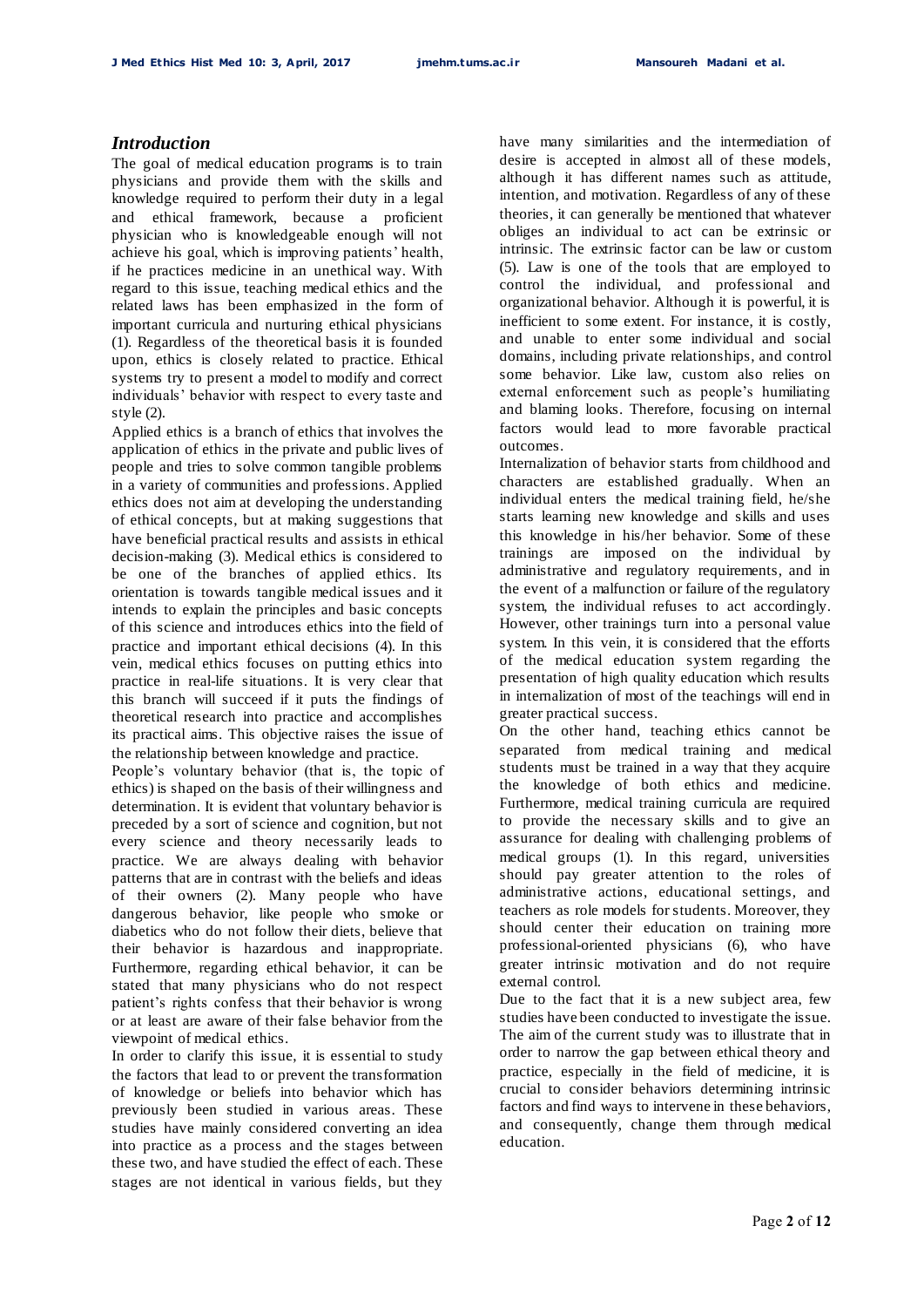**Iffective** Factors on Ethical

## *Method*

The current article was composed using analytical review procedures. First, the terms internalization, medical education, ethical education, and virtue ethics were searched using valid scientific websites such as INLM, PubMed, and Google Scholar. A combination of keywords was used in the search strategy. Moreover, classical ethics philosophy and psychology books were used to select the relevant pieces of information. Other related books were also found and utilized using these keywords and related

articles were identified on the basis of the booklist. After the meticulous studying of the books and articles, the issue of virtue ethics internalization and medical education was discussed.

#### *Results*

The main effective factors on ethical internalization and some of the important interventional manners by which the gap between ethical theory and practice can be narrowed are summarized in table 1.

| <b>Internalization</b>                                         | <b>Intervention in Medical Education</b>                                                                                                                                                                                                                                                                                                                                                                                                                                                                                    |
|----------------------------------------------------------------|-----------------------------------------------------------------------------------------------------------------------------------------------------------------------------------------------------------------------------------------------------------------------------------------------------------------------------------------------------------------------------------------------------------------------------------------------------------------------------------------------------------------------------|
| Role of Emotions in medical<br>decision making                 | • Nurture of students' moral sentiments<br>Consideration of emotion's cognitive component and its promotion through<br>$\bullet$<br>medical education<br>• Creation of sublimation emotions in medical students<br>• Teaching empathy to medical students                                                                                                                                                                                                                                                                   |
| Moral and virtuous character                                   | • Nurture of characteristics such as strong will, self-confidence, self-motivation,<br>and a sense of control over oneself in medical school<br>• Instilling of a moral and virtuous character in medical students and creation of<br>moral agent or teaching of virtue through professionalism education<br>• Careful consideration of hidden curriculum and teachers as role models in<br>medical education                                                                                                               |
| Attitude and change of attitude                                | • Consideration of the cognitive, affective, and behavioral dimensions of<br>attitude in medical education<br>• Creating attitude and changing attitude through medical education<br>• Creating and strengthening positive attitudes<br>• Use of faith for the desire to act                                                                                                                                                                                                                                                |
| Appropriate application of law<br>and administrative Solutions | · Codification of appropriate disciplinary regulations (neither strict and nor<br>permissive) with stakeholders involvement and based on their moral<br>convictions and physical and spiritual needs<br>• Ethical justification of medical regulations or ethical guidelines and creation<br>of a cultural infrastructure in the medical education system<br>• Administrative solutions for subordination of regulations (appropriate<br>authority)<br>• Education of self-control and self-regulation for medical students |

**Table 1 - Effective factors on ethical internalization and interventional manner**

The main findings of this study will be discussed in detail in subsequent sections. In this regard, medical schools must plan for internalization of ethical instructions in medical education based on appropriate interventions on internal and external factors (Figure 1).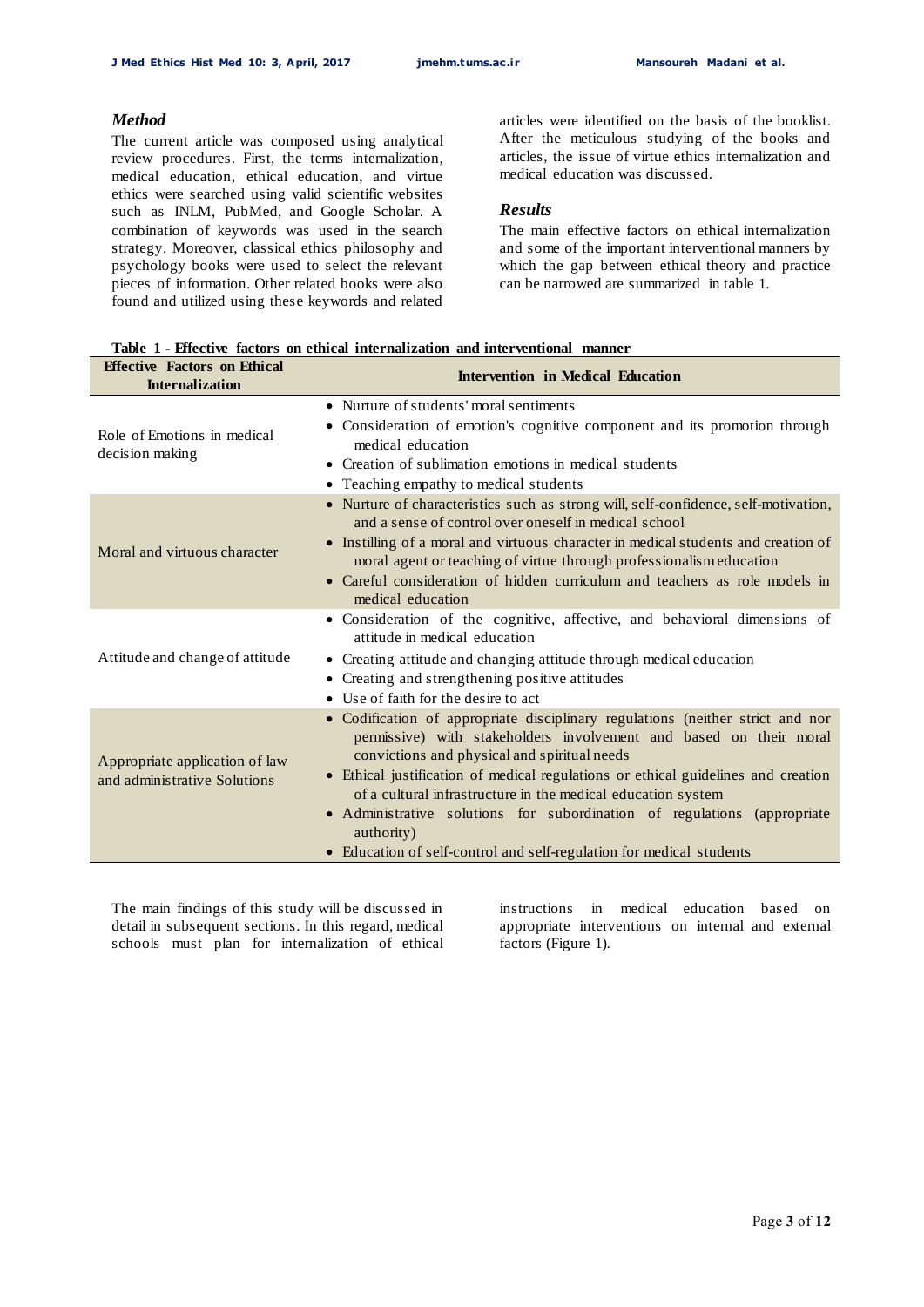

**Ethical Practice in Medicine** 

**Figure 1 - Internalization of ethical instructions in medical education** 

#### **Particular importance of internal requirements in modern medicine**

The definition of "ethics" in modern medicine differs entirely from its classical meaning. Traditional medical ethics was deeply rooted in the ideas of great philosophers such as Socrates and Plato. For them, ethics was the art of living and a method of self-care which they were trying to learn in addition to medicine (7). After the Renaissance, religious teachings were criticized and rationalist orientations increased, especially in the west, and accordingly, ethical attitudes were influenced. Even in the late  $19<sup>th</sup>$  and  $20<sup>th</sup>$  century, originality was completely directed toward the human biological identity and physical pleasures with the rise of theories like the theories of Freud and Darwin (8).

In recent years, the scholars of bioethics have greatly criticized the common structure of modern medicine and medical ethics. George Engel, who is one of the most prominent critics, believes that the biomedical approach has mostly emphasized the cellular and molecular level of the individual's characteristics; however, we deal more with patients' personal dimension rather than their cellular and molecular identity (9). In modern medicine, the biomechanical model is the basis for research, education, and treatment. As a result, physicians unconsciously conceive patients as machines and their illnesses as mechanical defects. In this way of conception, the

physician does not have the ability to deal with patients' underlying life issues, and thus, cannot have an appropriate relationship with them. Therefore, in order to introduce ethics into medical contexts, it is essential that this attitude toward human beings is revised (10).

Von Foerster, another critic of modern medical ethics, states that achieving ethics in life cannot be accomplished through ethical orders (11). He believes that, in the context of life, ethics is related to the time when an individual decides to do or not to do, whereas ethical imperative tells us what to do or what not to do  $(11)$ .

Another critic is Ten Have who notes that, after 1960s, medical ethics, which previously was more like internal ethics, has distanced from its traditional deontologist form and has appeared as modern bioethics in the shape of some applied principles and rules (12). In addition to criticizing, he expressed sorrow for this historical trend and the trade-like nature of modern medicine and points that the transformation trend of internal professional ethics into external applied ethics is a stranger to its clinical reality. In his opinion, an appropriate interaction must be sought between traditional medical ethics and modern bioethics (12).

In Iran, medicine is also moving towards this modern structure, while in the past, before and after Islam, medicine was closely connected to wisdom (*Hekmat*)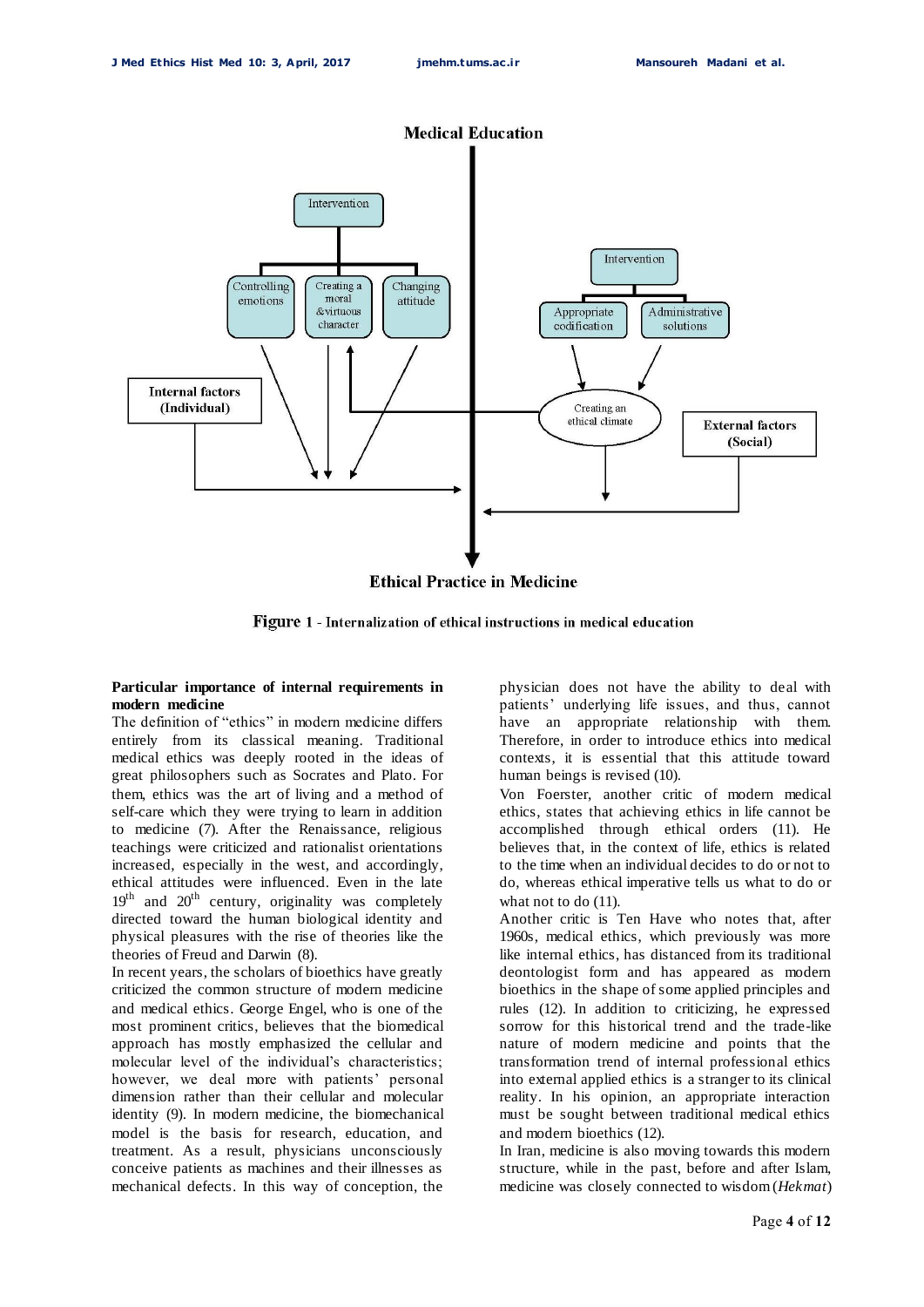and theology. Especially after Islam, Iranian physicians paid specific attention to medical ethics due to the great Islamic emphasis on ethical issues because the promotion of human ethics is the ultimate goal of the prophets' mission (*Be'sat*). In Islam, medical ethics is closely related to *Fiqh* and *Sharia* according to which the ethical nature of an action is not only related to the characteristics of that action itself, but also to the agent's qualities. Therefore, in practical terms it employs consistent principles in clinical decision making, although it underscores piety and moral virtues and is a kind of "virtue-based ethics" (13).

#### **Importance of intrinsic motivation and requirement in medicine**

In the field of medicine, there are numerous situations in which a person decides without thinking and only on the basis of his own intuitions and internal requirements. One such situation is when the physician decides immediately and impromptu or when he/she reacts unconsciously which is very important in the field of medicine since a physician is repeatedly faced with such situations that are both sensitive and vital and there is the need for urgent decision making, too. In these situations, the individual unconsciously uses her/his previously internalized patterns that are externally more difficult to monitor. In this stage, ethical reasoning intervenes less (14-16), and the individual's characteristics, ethical sensitivity, and emotions are more determining; thus, the best ethical results are gained when ethical instructions have been internalized within the individual. Internalizing ethical instructions is important in the case of delayed decision makings, especially when the individual experiences emotions and excitements which, in turn, decrease the power of logic and wisdom (14).

Complex ethical situations are other cases in which the physician makes a decision based on his intuition and internal motives. Some ethical problems are so complicated that their solutions inevitably require a moral agent who has an ethical character. Therefore, the individual can only make the most moral decisions when he has a high intuitive understanding and an ethical character. Moreover, the physician confronts a dilemma in complex situations which direct him toward an uncertainty about his duties and pave the way for his biased interventions and decisions. Under such conditions, only his internal requirements can guarantee an ethical decision making.

What are these internal requirements, and how can they be created? Psychologists believe that an individual's personal values motivate him/her towards a pattern of behavior. All human actions have the purpose of actualizing human values and value priorities are the most essential factors for guiding attitude and behavior; therefore, behavior can be predicted if these values are known (17).

Another internal factor is human affection (emotion). The last factor is strongly connected to internal requirements and is known as moral character which is considered as personality and virtuous character in psychology and philosophy, respectively.

#### **Internalization of ethical instructions for guiding medical students' ethical intuitions**

One of the common concerns of all communities is to convey their values to others and future generations in the best way. One of the goals of educational and behavioral sciences is internalization which has a significant and comprehensive effect on modifying behavior. It is not necessarily a one-way process, but it can be interactive and continuous (18). During the internalization process, the individual adopts the ideals, models, beliefs, and attitudes of others (19) and accepts them as his/her own values to the extent that he/she may be unaware of their source (20). As behavior is internalized, the person feels enthusiastic towards it even when there is no extrinsic control and others are absent, and he/she also feels psychologically tense if he/she fails to perform it.

There are various psychological explanations which justify the phenomenon of acceptance of external values over one's own values and criteria. For instance, the theories of cognitive dissonance, selfencouragement and justification, and empathy can be pointed out in this regard (21). Moreover, an individual's tendency to be assimilated into a group is influential on his/her acceptance of that group's beliefs and attitudes. One of the most accepted justifications is that human beings try to keep a consistency between their behavior and attitudes, as well as between their different attitudes; hence, they convert the values that are necessary for their social life and environmental adaptation into their own values (22). The outcome of internalization is the long-term persistence of beliefs, attitudes, and behavior without an external controlling force (23). Nevertheless, the behavior that is created by an extrinsic motive such as punishment, fine, and reward will be eliminated when the external agent is removed (22).

Ethical internalization is a quality of advanced ethical growth. For example, in Kohlberg's model of ethical development, internalization is the feature of the post-conventional stage in which an individual behaves neither for reward and punishment nor for adherence to social conventions, but acts on the basis of pure internal factors (21).

Some of the most important factors in the formation of ethical behavior that originate from the individual's internal inclinations will be briefly discussed below. These factors include individuals' emotions, moral and virtuous character, and attitude which can also be controllable. Moreover, the effect of law on the internalization of behavior will be discussed.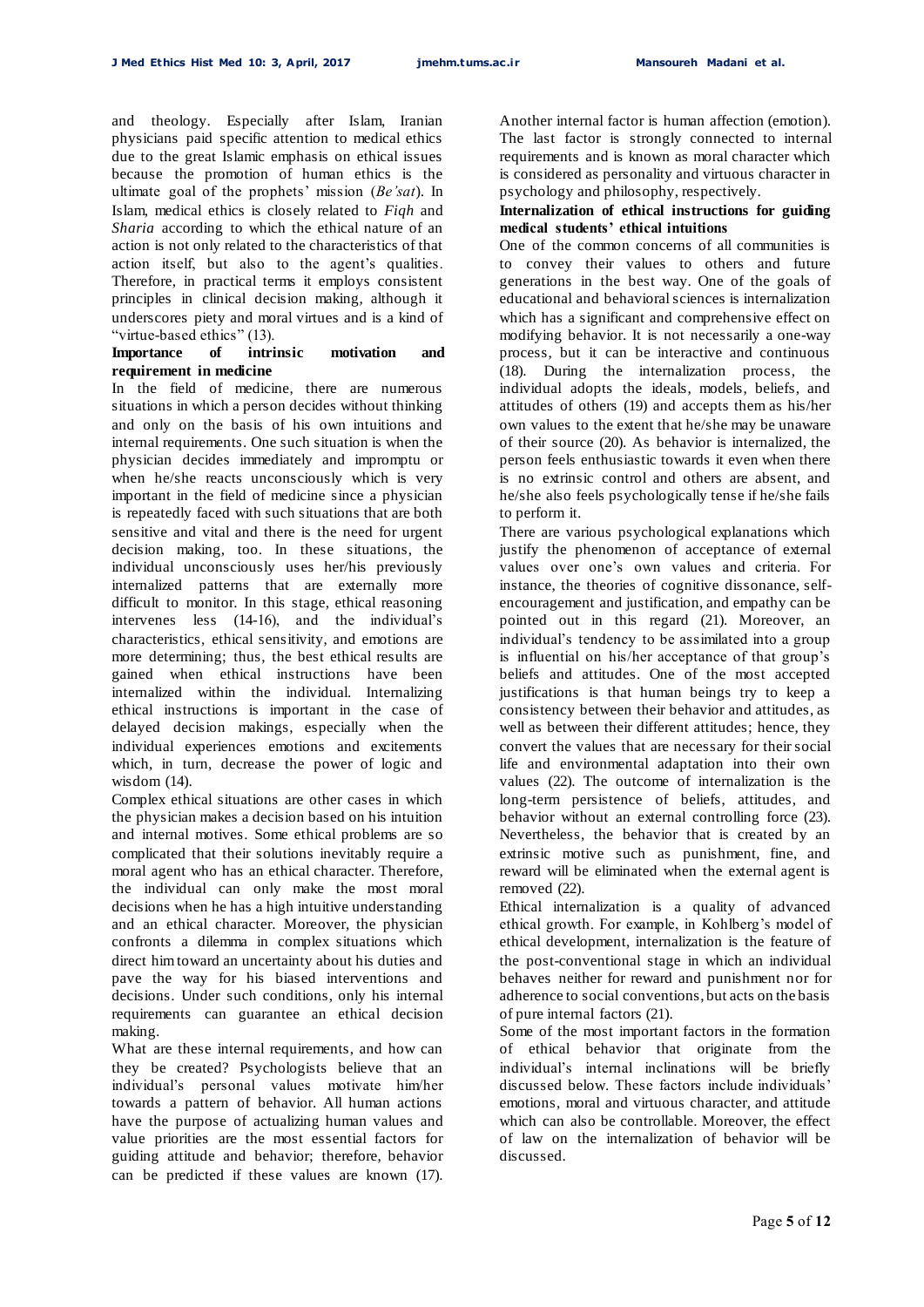#### *1. The role of emotions in medical decision making*

An individual's emotional tendencies are one of the factors that internally lead him/her to an action. Physicians' ethical decision makings in many ethical dilemmas, particularly in relation to sensitive issues such as abortion and organ transplants, are significantly influenced by emotions (24). In previous investigations, it was observed that the effect of emotions on decisions was greater than the impact of wisdom (25). Some emotional conditions will compel physicians to think irrationally (like a child) and endanger their moral decisions (26). Therefore, in the presence of an affective factor, physicians' selected options differ from other instance; this means that many of the precepts of theoretical ethics in the field of practice are  $in$ efficient  $(26)$ 

In the past, most moral philosophers considered emotions to be an inappropriate and also destructive basis for ethics (27). In recent centuries, philosophers have gradually assumed a greater role for emotions. For example, David Hume, in the18<sup>th</sup> century, paid attention to the role of emotions in moral knowledge and took virtue into account as a sensual quality (28). He accepted the existence of a moral common sense in all people and stated that the resources for moral admiration and condemnation were sympathy and humanitarianism (28).

Until the past few decades, psychologists had similar views and most of them considered emotion to be the reason for prejudice and bias which prevent correct judgment. In the history of psychology, most of the decision making theories emphasized the role of reason and cognition. Moreover, in the field of professional ethics, it was often believed that emotions should be omitted from the realm of professional decisions to the extent possible, particularly in professions such as medicine which deals more with people's feelings. These theories have been greatly changed over the last century (24). Today, according to numerous studies that have been carried out in this area, most experts believe that although some emotions can distort understanding and cause selfish and immoral decisions, other emotions called "moral sentiments" are related to the community and welfare of others and less concerned with personal interests, and thus, important in ethical decision making (29). "Empathy" is one of the main moral sentiments and is the main factor in the relationship between the physician and the patient. Furthermore, it was shown that the presence of empathy in medicine reduces the risk of medical errors and complaint statistics by improving the physician-patient relationship (30).

There are even theories that not only stipulate the positive effects of emotions on ethical decisions, but also consider an essential and central role for them. They believe that what in particular makes a thought ethical and necessitates its being ethical is an

emotional investment. Ethical experiences primarily affect emotions, and then, these moral responses lead to ethical thinking and behavior. Therefore, decreasing ethical experiences, disregarding emotions, and deficit in moral sentiments in practice can be regarded as the greatest moral hazards. Even regarding feelings that have negative moral influences and must be brought under control, we can say that the amount of their control depends on the person's emotional saturation. Today, one of the critical issues of bioethics and one of the greatest problems of health care students' education is the lack of emotional responses and empathy (26).

Emotions' positive effects on ethical behavior have been demonstrated by several neuropsychological studies (31). It has been observed that patients whose feelings are partially inhibited due to treatment with chlorpromazine are more prone to unethical behavior such as deception (32). Furthermore, by studying patients with frontal cortex damage, Damasio et al. and Bechara et al. showed that emotions have a

major role in rational reasoning and disturbance of emotions can disrupt moral decisions (33, 34).

Based on religious teachings, moral emotions that arise from the transcendent aspect of human existence can be a tool for understanding the virtues and vices of moral and ethical decision making. The individual who possesses these emotions evaluates the values and anti-values with his/her own dignity and honor, and his/her heart can be a mirror for the manifestation of moral knowledge, so that the more innocent heart is, the more realistic moral knowledge will appear (35). Due to rapid advances in technology, the physical relationship between the physician and the patient, and consequently, their emotional connection is weakened day by day and medical structure moves towards eliminating the feelings of physicians in ethical decisions (12).

#### **Controlling emotions**

Human's emotions and feelings seem to be an involuntary and uncontrollable phenomena, but in fact they are not so. Emotions are closely related to perception, cognition, and learning, while cognition and learning are influential on emotions' development. In fact, human emotions grow and evolve parallel to physical, psychological, and social development (36). This means that human emotions are in a raw state in the first years of life, and gradually escalate and change into perfect feelings or sublimation emotions. For example, in a perfect person like Ali Ibn Abi Talib (AS), there are no diminished feelings, but only complete sublimation emotions. In fact, the emotions and personality of a person pass through the information and characteristic channel and influence that person's psyche which is intertwined with other parts of the spirit. Therefore, it can be said that, in choosing the reasonable ways of life, the real determining factor is sublimation emotions (37).

The way cognition influences emotions was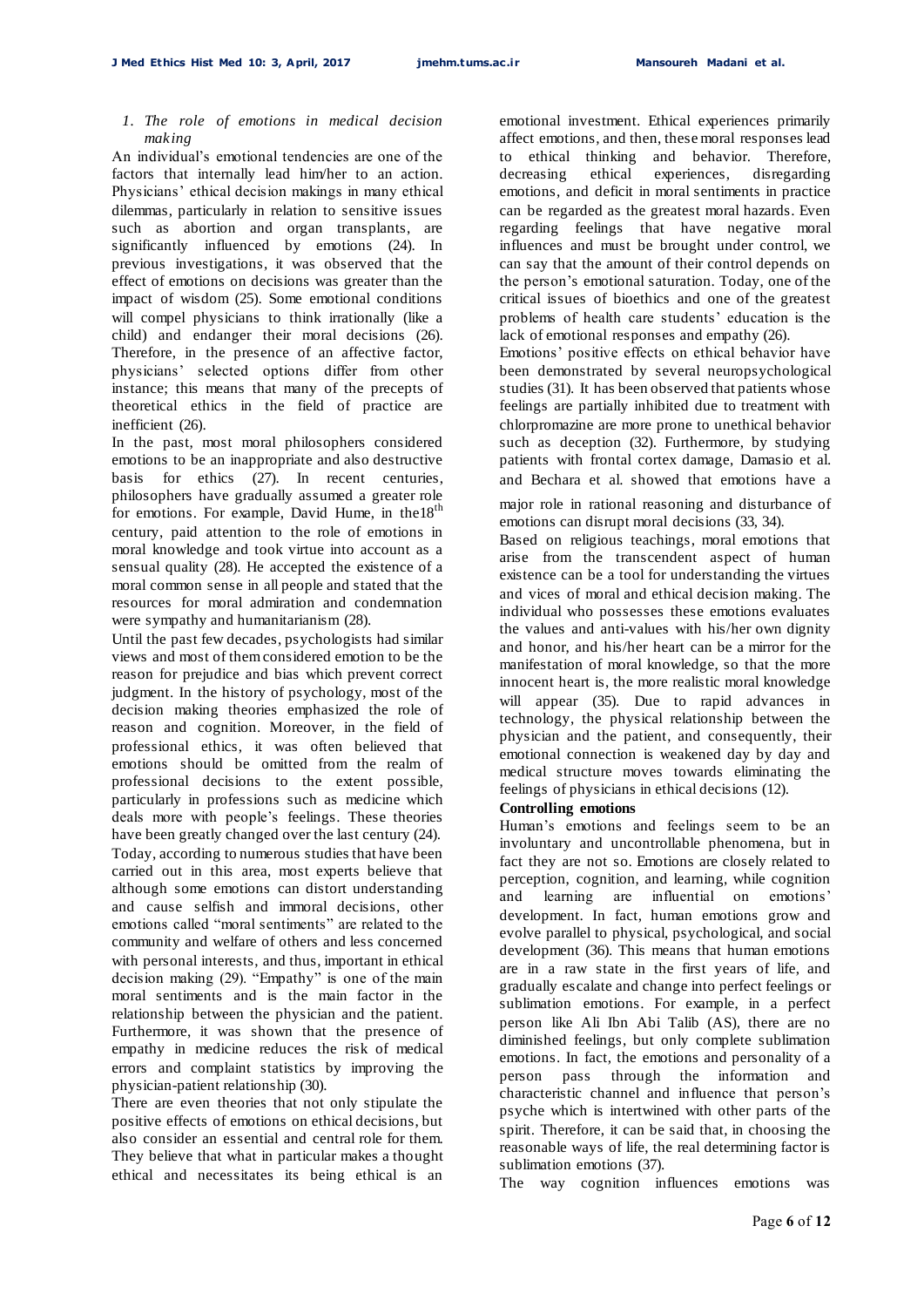seriously investigated for the first time by Schachter (38). He finally came to the conclusion that it is possible to change people's emotions by influencing cognition. Schachter and Singer presented their bifactorial theory of emotion that considered the two factors of cognition and stimulus that are together responsible for arousal of emotions. Thus, we can say that we are able to control emotions by changing their cognitive components to some extent. Concurrent with Schachter's discussions, Arnold presented a theory according to which the emotional stimuli are evaluated in different parts of the brain before they lead to emotional response. With the adoption of the evaluation structure in this theory, it can be said that our emotions are controlled by different brain areas (38).

Today, especially in the past three decades, the relationship between emotion and cognition has been widely studied and the possibility of making more ethical decisions by changing and controlling the emotions has been investigated and approved. Many of these theories were also approved by neuropsychological examinations (39, 40).

Empathy is one of the most important moral sentiments and plays an important role in the relationship between patient and physician, and like other emotions, it has two main parts, an affective component and a cognitive component. If the level of the cognitive component is high, we can control it easier and the quality of physicians' decisions can be improved. It also provides the opportunity for using specific trainings, creates more empathy in physicians, and improves the quality of medical decisions (29). Accordingly, today, many scholars try to enhance the feeling of empathy in physicians by focusing on the cognitive component of emotions to find ways to teach and select medical students, and to train physicians (41). For example, it was shown that empathy training caused physicians to show a 51% increase in empathy measurement criteria which was higher than the control group that had not received training in terms of empathy. According to researchers' findings, if appropriate curricula are developed for increasing physicians' empathy towards patients, the influence of training will be clearly observed after 6 months (30).

Researchers have also tried to find new methods in order to achieve greater success in teaching empathy. For example, Tillman et al. presented a method that made training empathy to physicians easier and improved their learning (42).

### *2. Moral and virtuous character*

Ethical and virtuous character is the other issue closely related to a person's internal tendencies. Ethical and moral character psychology is an interpretation frequently used in ethics of psychology and the discussions of moral development. Moral character primarily focuses on the virtuous character, but they are not necessarily equivalent. In addition to virtues, other characteristics such as strong will, self-confidence, self-motivation, and a sense of control over oneself can also be important in shaping an ethical personality and being regarded as a moral character  $(43)$ .

### *Moral character*

In ethics of psychology, ethical development theories either place more emphasis on cognitive factors, such as Piaget's and Kohlberg's theories, or focus more on behavior, like social learning theory. However, in some theories like that of James Rest, not only is the ethical action mentioned, but also the necessity of forming an ethical character for repeating an ethical action and stabilizing it in adverse conditions is emphasized. Character is built by performing a particular behavior model which here includes virtuous behavior patterns. Ethical character is having the power and skill to behave in certain ways in every condition, including under pressure. Like every other personal trait, ethical character needs training and it may be different depending on each individual. Some people have stronger wills and more personal abilities, and are more self-confident. However, ethical agent must overcome opposing factors, resist pleasures, and cope with fatigue (44).

Ethical character is created though practice, and changing it into habit facilitates the occurrence of ethical behavior. Our ancestors also considered the existence of a disposition and stable character to be important in ethics, and did not think impromptu behavior to be ethical. On the basis of common definition, ethics is those stable characteristics and features in one's ego that motivate one to act spontaneously and without thinking. In *Jame-o-Saadat*, Naraghi defines character as a sensual disposition that issues actions without the need for thinking and attitude (45). Ibnu Miskawaih uses the word "state" to mean stable features in his *Tahzib Al Aklaq wa Tahhir al A`raq* (46).

#### **Virtue ethics and virtuous character**

Medical ethics was previously virtue-centered. The Hippocratic Oath requires the physician to follow virtue and promotes virtues like modesty, sobriety, patience, punctuality, and piety. This oath implies that an individual's character is as important as his behavior (47). At the present time, medical ethics is action-oriented and principle-oriented, and some doubt has recently been cast upon the effectiveness of principle-based methods. Some scholars believe that medical ethics' solutions are abstract and general, and are not responsive to the mental and emotional aspects of health care, and thus, virtue ethics is the suitable alternative solution (48, 49).

The concept of virtue points to individuals' character traits, and practical attitudes which include a type of motivational force for their behavior (50). In other words, virtue means people's specific internalized practical modes leading them to immediately behave acceptably (51). In fact, virtue is a disposition which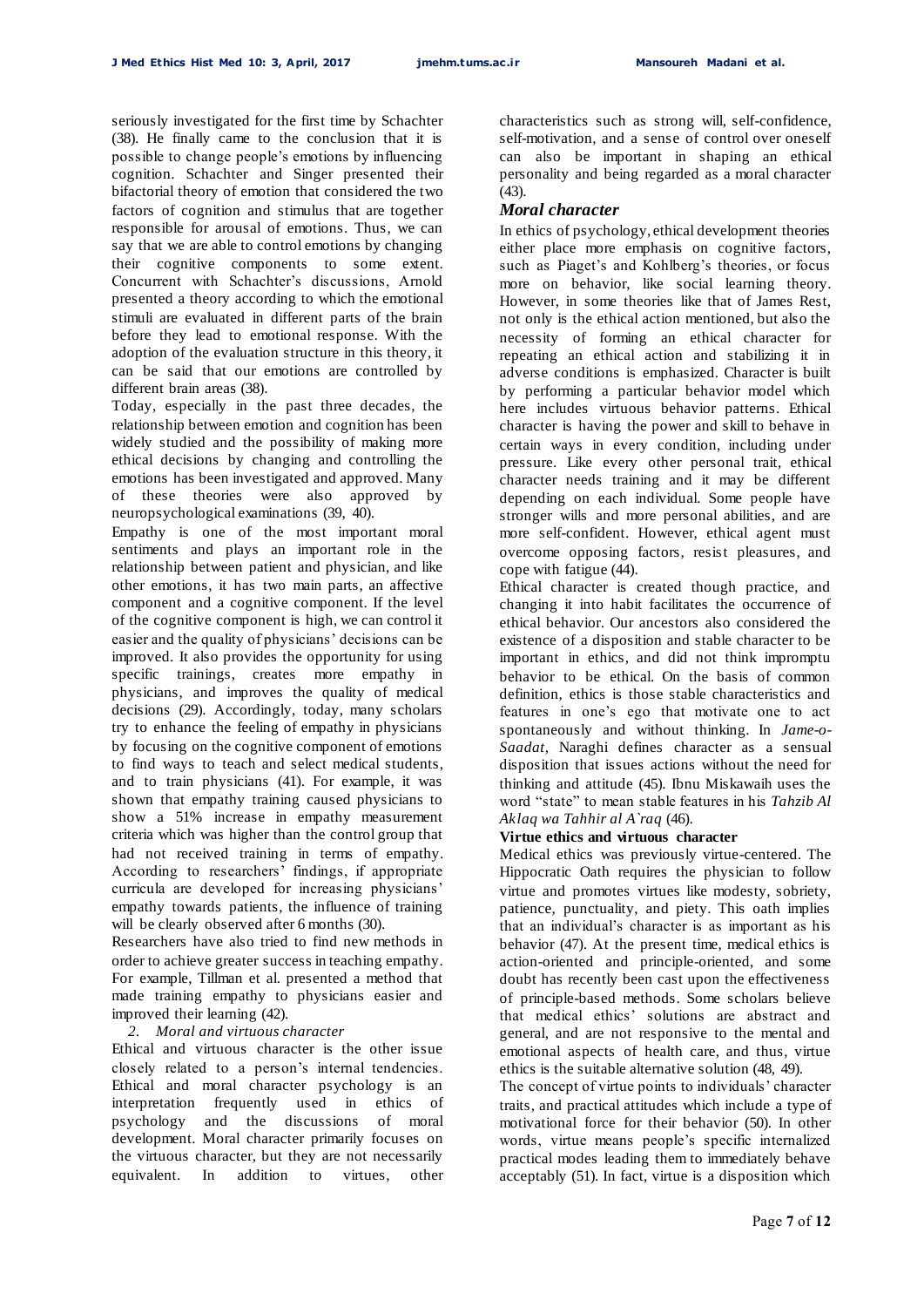helps us to behave appropriately regarding our feelings and actions and it occurs when we are psychologically and intellectually in equilibrium (52). Virtue ethics is agent-centered and asks "how to be?" and is opposed to other normative ethics that are action-centered and ask "what to do?". In virtuebased ethics, righteousness is more important than acting appropriately and the goodness and badness of the agent determines the actions' correctness and wrongness (53).

In fact, virtue is a desirable personal property, its purpose is acquiring virtues and a virtuous life, and it focuses on the individual's motivation and character traits (54). In the framework of virtue ethics, the most important factor is the individual's motivation and character, and motivation is a crucial factor for the behavior to be ethical. However, virtue ethics is criticized for being pure virtue ethics which is Aristotle's version of virtue ethics and is applicably weak and cannot tell us what we need to do. Furthermore, this theory is ambiguous regarding the evaluation and appropriate justification of an ethical behavior (51). In other words, the question is how a model of ethical behavior can be created for the individual by the benevolent intentions of an ethical agent. Therefore, virtue ethics needs to refer to other theories and be complemented by them. This means that virtue ethics can include concentration on duty, following ethical principles, and taking the benefit into account. Like practice-centered ethics, in this approach, which is complementary and pluralistic, the rules of ethical behavior are important, but, unlike practice-centered ethics, virtues are not instrumental and do not serve the laws (51).

In this vein, duty-based ethics and virtue ethics that are based on the doer's character can be considered as two complementary dimensions of ethics rather than competitive and opposing dimensions. Accordingly, there is a good ethical trait which is the very willingness to act for each principle, and there is a principle which is indicative of the trait and defines the type of practice for each good ethical feature. In Frankena's words, "principles without traits are impotent" and "traits without principles are blind" (55).

The next question that can be posed is whether a virtuous person's behavior pattern is duty-based or consequentialist. It seems that duty is prioritized over consequences of an action in the field of virtue ethics, while paying attention to outcome is one of the responsibilities of each person. Duty-based ethics is a more perfect stage of consequentialism regarding Kohlberg's stages of moral development theory (35). Another feature of virtue ethics is particularism which is highly consistent with medical ethics and avoiding the use of predefined principles. Bioethics specialists believe that solving medical problems based on case-specific theories is more harmonious with conventional moral thinking than decisions based on ethical theories, although particularism is

highly criticized for relativity and it is not accepted in the field of ethics philosophy. As a result of this, the appropriateness of using general ethics rules to deal with physicians' ethical problems has been questioned (56) and resulted in an approach named casuistry ethics which is a modified form of particularism (57) and does not completely deny ethical principles (58). There is not a consensus on the extent to which virtue ethics can be regarded as casuistry ethics (59); however, virtue ethics is more consistent with the feature that medical ethics requires to focus on details and specific cases.

Another group of particularistic ethicists support care ethics and believe that, in the field of medical ethics, it is necessary to follow the approach which is based on care ethics since there is a strong relationship between medicine and caring (60). The theory of care ethics that was presented by Carol Gilligan for the first time is one of the new versions of virtue ethics (61). It is based on love, connection, and care for judgment and dealing with ethical issues in comparison to the dominant masculine approach in ethics which is rational and based on concepts such as justice, autonomy, and rights (61, 62).

### *Teaching virtue and creating ethical character*

There are various challenges in the field of medicine regarding the issue of teaching virtue ethics and this can result in the viewpoint that the goal of teaching medical ethics cannot be the training of virtuous physicians when it is sufficient to make the physicians skilled enough to solve ethical problems. The ability to solve problems is as necessary as other medical skills, but it would be more appropriate to conduct studies to clarify how and to what extent teaching virtue is possible and how students' ethical progress can be evaluated (63).

The most important criticism on teaching virtue is that it is not related to medicine faculties, and it is the responsibility of the church, school, and family and etc. On the other hand, some scholars believe that the virtue that is intended to be taught to medical student is related to medicine (e.g., appropriate behavior with a particular patient and how a physician must be) and cannot be conducted by other organizations. Moreover, teaching virtue is a de facto reality and medicine faculties will teach medical character and personality whether such teaching is intended to be provided or not and whether it is virtuous or vicious. Each student will select a teacher as his/her role model, and the best method for learning virtuous behavior is having a model. Therefore, it is necessary to find a way for altering the behavior of the medical model towards virtuous behavior (64).

Another criticism is related to the fact that we do not have a method for evaluating teaching virtue. How can the success of teaching be understood when the goal of teaching is having good intention, changing character, or even doing the right thing when other people are absent? Pellegrino and Thomasma believe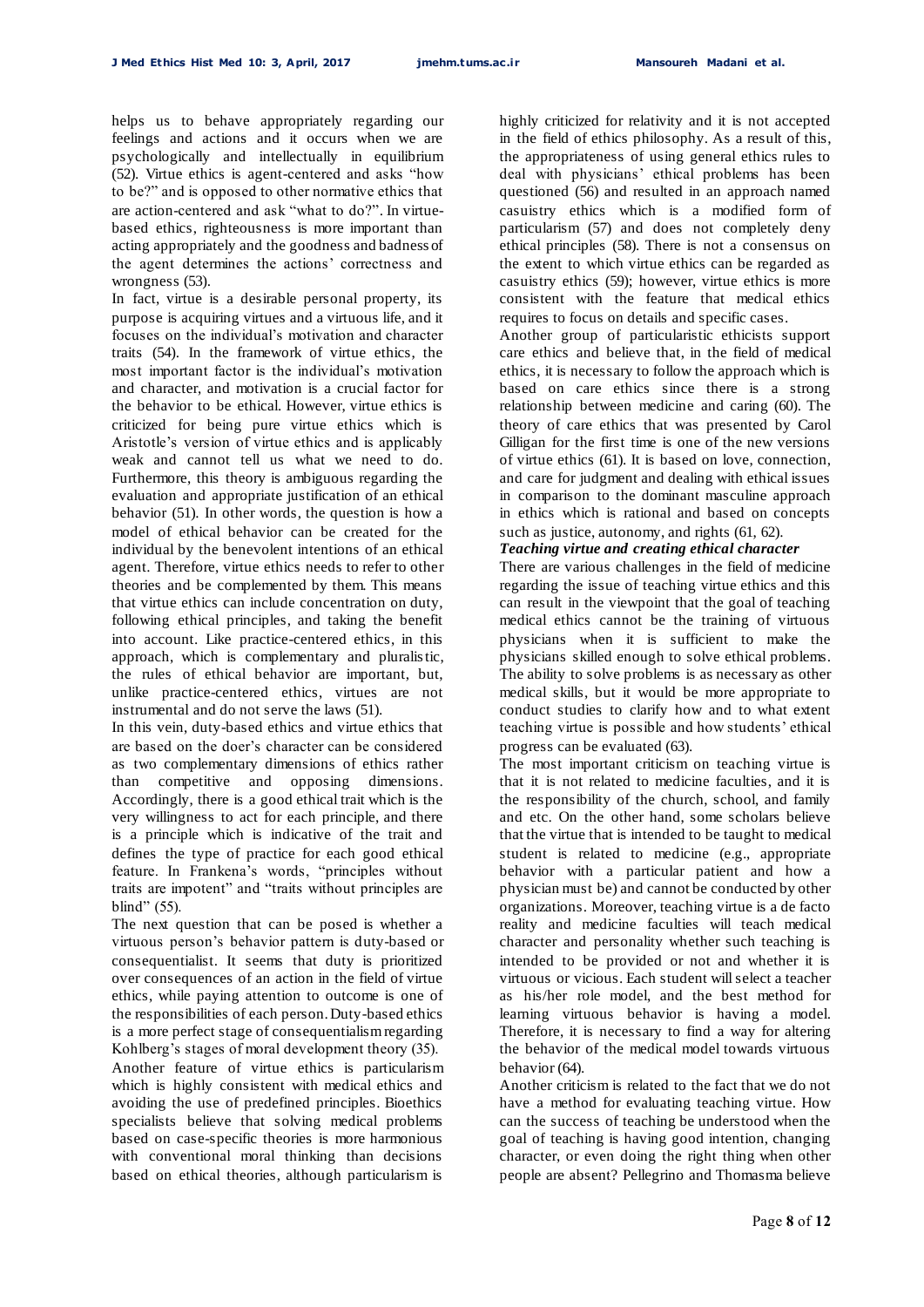that the students will be taught virtues or vices, regardless of whether they are measurable, during their training of basic sciences and clinical medicine. There are other skills that cannot be easily measured. Even the measurement of skills that we consider to be measurable cannot be entirely relied upon. Therefore, teaching virtue is unavoidable for this reason, and methods must be sought for evaluating and promoting it (64).

#### *3. Attitude and change of attitude*

Attitude is one of the internal factors that have been attended to in the process of change of theory into practice. In sum, attitude can be regarded as the individual's conceptual and emotional positioning towards an issue (65). It has always been considered that accepted information is changed into attitude and eventually leads to practice. This idea has many opponents and it can only be said that attitude, to some extent, plays a part in the development of a behavior (23). In order to be changed into practice, an attitude should be associated with specific features. As an example, stronger attitudes lead to action more frequently. Each attitude consists of three cognitive, affective, and behavioral dimensions and, using various methods, can be intervened and changed by these dimensions (66).

Several studies with various approaches and methods have indicated that physicians' attitudes can be changed and their behavior can be improved through different trainings in practical situations (67-69). For instance, critical changes in the education of residents and use of student-centered methods of teaching has changed their attitude towards patients infected with AIDS which, in turn, has led to the improvement of medical services provided for them (70). In summary, by directing instructions towards creating influential changes in a person's attitude, more behavioral modifications can be witnessed.

Another factor that is closely related to attitude is faith. Faith is accompanied by a sort of fondness, holiness, and transcendence of values and is followed by the desire to act. Faith has extraordinary practical influences and its investigation in relation to religious groups is beneficial and even essential (71, 72).

#### *4. Appropriate application of law and administrative solutions*

Law is an external factor that forces the individual into ethical behavior, and it can internalize the behavior in some conditions. Law is an important supportive factor of behavior and can have an important role in actualization of ethics. It is even said that collective wisdom and sense of human responsibility cannot be trusted with administering justice and some degree of law enforcement will be required, especially for the relationships between two groups (73). Moreover, law provides a suitable environment for ethical behavior and increases the cost of unethical behavior, in addition to decreasing the cost of ethical behavior. Its other important effect

is helping people to abandon their unethical habits and form other habits (50). One of the reasons of unethical behavior is an individual's inability to control him/herself. Disciplinary regulations that foster individuals' self-control and self-regulation lead to the internalization of ethics through actualization (18).

However, the intervention of law in the field of ethics needs more attention and delicacy. First, the exercise of power and use of legal sanctions without providing the necessary cultural backgrounds lead to the formation of extrinsic behavior. Participation of the stakeholders in regulation of laws is the necessary requirement for individuals to obey them. It is necessary that the individual understands why laws exist and is convinced that the existence of these laws is essential for group life and beneficial to all (74).

Second, although strict laws control behavior very well, they make the behavior extrinsic. The clarification that psychology suggests is that human beings always try to justify and clarify their own behavior. If there is an excessive external force to change the behavior, the individual will relate his/her behavior change to that force and when the external power does not exist, he/she will not follow that behavior anymore. However, if these laws are not too strict, the individual will connect the behavior to his/her own desire, and therefore, when there is no external monitor, he/she will feel required to behave that way again (18).

Therefore, it is essential to clarify and justify individuals through appropriate training of laws and creating necessary cultural substructures. In this regard, they can even participate in making laws or be counseled, and the laws should not be strict to the extent possible. On the other hand, intrinsic motivation is converted into extrinsic motivation, and as a result, the behavior turns into its former state when the law is omitted or unable to act.

During the process of teaching physicians, these points must be taken into consideration while making regulations and suggesting solutions. Furthermore, the medical education system is an appropriate platform for creating the cultural infrastructure of medical regulations and its achievement is greatly influential in the internalization of the regulations of medical society.

#### *Conclusion*

Due to its importance, medicine needs members who follow its professional principles. These requirements are taught to the physicians during medical training courses, but most of them are not put into practice. To bridge this gap, the sense of following these essential principles can be created by both regulative monitoring and internalization within physicians. Due to the fact that law cannot replace physicians' internalized codes, internalizing these instructions must be considered as a part of medical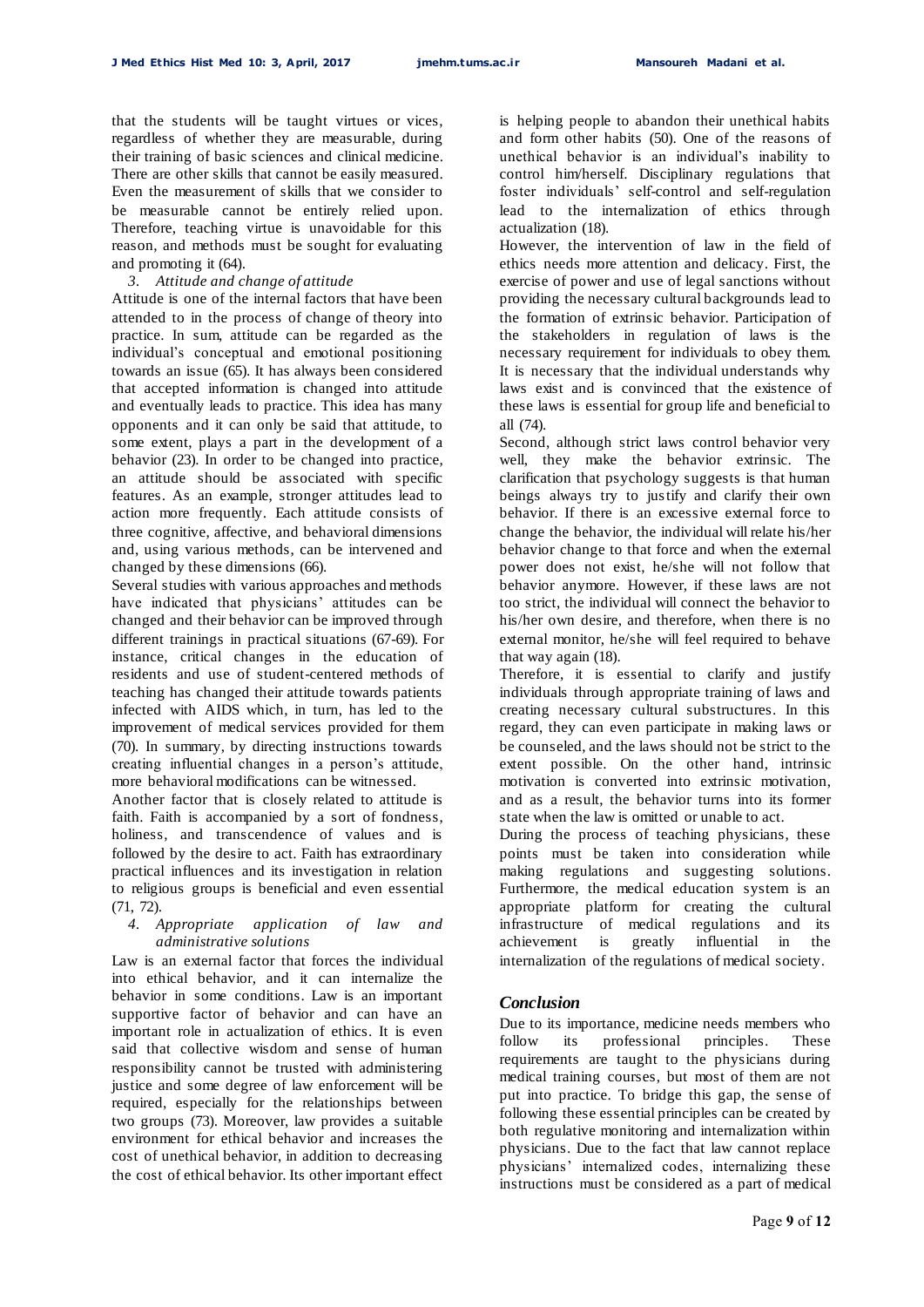education. Internalization is a complex issue to discuss and has been debated in psychology, sociology, and philosophy. The current study has tried to explain the factors effective on ethical internalization and suggest solutions for narrowing the gap between ethical theory and practice by pointing to the issue and stating its necessity. These solutions are mainly medical education-centered and are as follows:

- 1. Controlling emotions by education
- 2. Teaching virtue and creating ethical character
- 3. Changing attitude by education
- 4. Modifying legal and administrative solutions

Medical education authorities' attention and acceptance of this issue and its application in curriculum design procedures will be a great step towards putting medical ethics into practice. However, given the structure of modern medicine, this task requires extensive efforts. Therefore, more investigations are required in order to generalize the internalization model in medical education.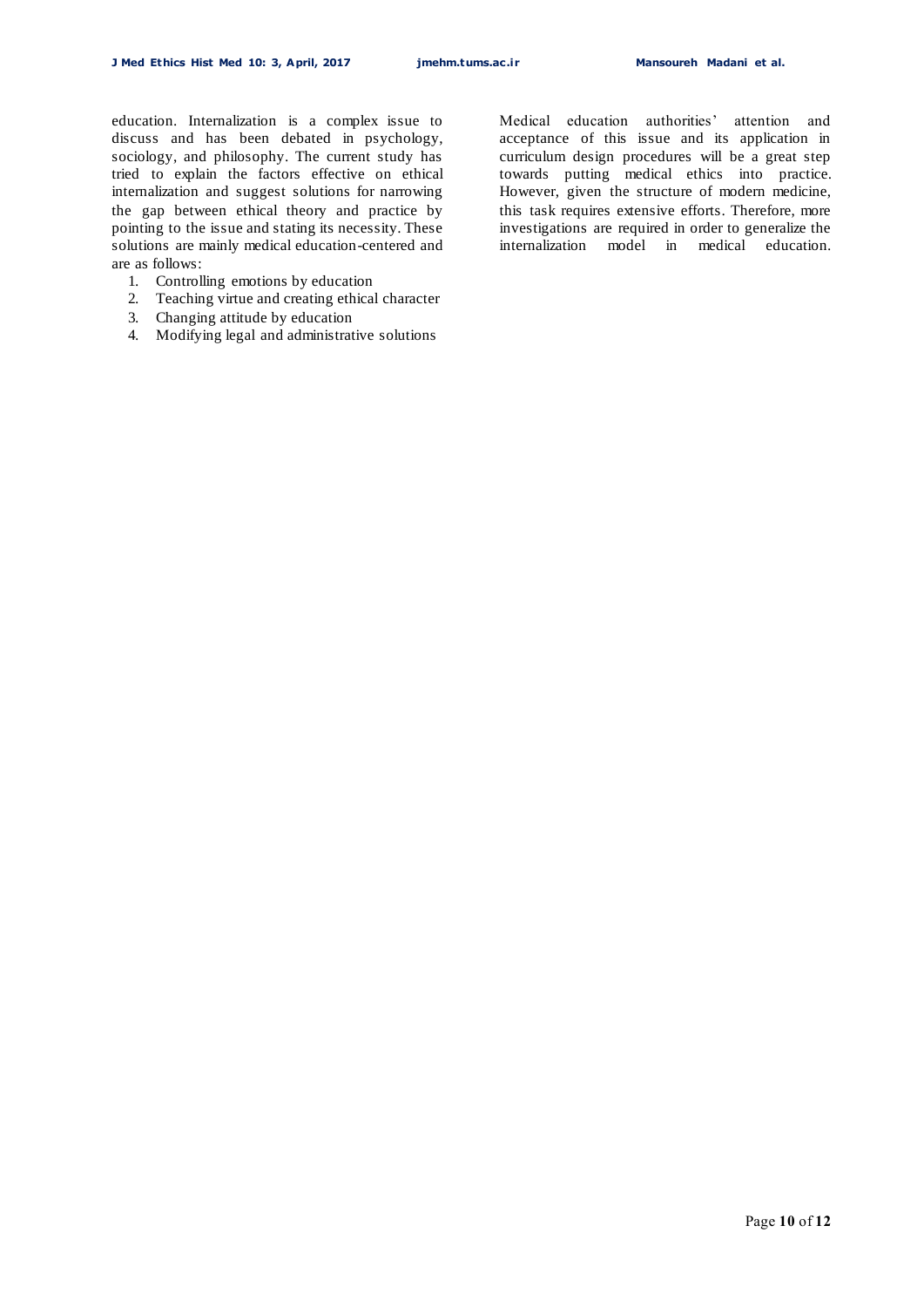#### *References*

- 1. English V, Romano-Critchley G, Sheather J, Sommerville A. Medical Ethics Today: The BMA's Handbook of Ethics and Law, 2nd ed. London: BMJ Publishing Group; 2004, p. 660-74.
- 2. Javadi M, Sayadnezhad AR. Akrasia in Aristotle's ethics. Journal of Religious Thought. 2009; 32: 1-28. [in Persian]
- 3. Khazaei Z. Applied ethics: its nature, methods and related challenges. Philosophical-Theological Research. 2007; 9(1): 175- 204. [in Persian]
- 4. Larijani B. [Pezeshk va Molahezate Akhlaghi]. Tehran: Baraye Farad; 2003, Vol.1, p.8-17. [in Persian]
- 5. Orbuch TL, Cohen BJ. Introduction to Sociology, 1<sup>st</sup>ed. New York: McGraw-Hill; 1990: 3-6, p.52-72.
- 6. Anonymous. Faculty of medicine /affiliated institutions guidelines for ethics & professionalism in healthcare professional clinical training and teaching. http://medicine.utoronto.ca/sites/default/files/ethics2\_0.pdf (accessed on 2017).
- 7. Larijani B. [Negareshi bar Akhlagh Pezeshki Novin]. Hawzah va Pajoohesh. 2004; (17, 18): 47-59. [in Persian]
- 8. Tabei SZ, Molavi P, Kaghazian H. Principles of bioethics, 1<sup>st</sup> ed. Tehran: Hayyan Press; 2007, p.47-8. [in Persian]
- 9. Engel GL. The clinical application of the biopsychosocial model. Am J Psychiatry.1980; 137(5): 535-44.
- 10. Rafiean S. Medical ethics and its intellectual framework. Iran J Med Ethics Hist Med. 2009; 2(1): 7-14. [in Persian]
- 11. Von Foerster H. Ethics and second-order. Cybernetics & Human Knowing. 1992; 1(1): 9-20.
- 12. Have H.T. Clinical Ethics. Netherlands: Springer; 2005, Vol.26, p.75-97.
- 13. Larijani B, Zahedi F, Emami Razavi S. Medical ethics history in Iran. Iran J Diabetes Metabolism. 2006; 6(2): 113- 24.[in Persian]
- 14. Tannert C, Elvers HD, Jandrig B. The ethics of uncertainty. in the light of possible dangers, research becomes a moral duty. EMBO Rep. 2007; 8(10): 892-6.
- 15. Harung HS. More effective decisions through synergy of objective and subjective approaches. Management Decision. 1993; 31(7): 38-45.
- 16. Khatri N, Ng HA. The role of intuition in strategic decision-making. Human Relations. 2000; 53(1): 57–86.
- 17. Myyry L. Components of morality: A professional ethics perspective on moral motivation, moral sensitivity, moral reasoning and related constructs among university students. https://www.researchgate.net/publication/28373806\_Component\_of\_morality\_A\_professional\_ethics\_perspective\_on\_m oral\_motivation\_moral\_sensitivity\_moral\_reasoning\_and\_related\_constructs\_among\_university\_students (accessed on 2016).
- 18. Kuczynski L, Navara GS. Handbook of Moral Development. USA: Psychology Press; 2005, p. 299-330.
- 19. Matsumoto D. The Cambridge Dictionary of Psychology. New York: Cambridge University Press; 2009, p.262.
- 20. Statt DA. The Concise Dictionary of Psychology. 3<sup>rd</sup>ed, London and New York: Routledge; 1998, p.74.
- 21. Karimzadeh S. The psychological mechanisms of internalizing moral values. Ravanshenasi Va Din. 2010; 3(2): 5-28. [in Persian]
- 22. Smith EE, Nolen-Hoeksema S, Fredrickson BL, Loftus G. Atkinson and Hilgard's Introduction to Psychology, 14<sup>th</sup> ed. Pacific Grove, CA: Wadsworth; 2003, p.626-732.
- 23. Bohner G, Wanke M. Attitudes and attitude change. Annu Rev Psychol. 2011; 62: 391-417.
- 24. Dunbar WS. Emotional engagement in professional ethics. Sci Eng Ethics. 2005; 11(4): 535-51.
- 25. Doka K, Rushton CH, Thorstenson TA. Health Care Ethics Forum '94. Caregiver distress: if it is so ethical, why does it feel so bad? AACN Clin Issues Crit Care Nurs. 1994; 5(3): 346-52.
- 26. Callahan S. The role of emotion in ethical decision making. Hastings Cent Rep. 1988; 18(3): 9-14.
- 27. Sheidan sheid H. [Aghl dar akhlagh az nazargah Ghazali va Hume]. Qom: Pajuheshgah Hoze va Daneshgah; 2004, p.243.[in Persian]
- 28. Hume D. An Enquiry Concerning the Principles of Moral. New York: Oxford University Press; 1998, p. 28.
- 29. Mencl J, May DR. The effects of proximity and empathy on ethical decision-making: An exploratory investigation. Journal of Business Ethics. 2009; 85(2): 201–26.
- 30. Bonvicini KA, Perlin MJ, Bylund CL, Carroll G, Rouse RA, Goldstein MG. Impact of communication training on physician expression of empathy in patient encounters. Patient Educ Couns. 2009; 75(1):3-10.
- 31. Greene JD, Sommerville RB, Nystrom LE, Darley JM, Cohen JD. An fMRI investigation of emotional engagement in moral judgment. Science. 2001; 293(5537): 2105-8.
- 32. Zhong CB. The ethical dangers of rational decision making. https://pdfs.semanticscholar.org/cafb/bd3633ef13df42871105e14dd7d0b83460c0.pdf (accessed on 2016).
- 33. Damasio AR. The somatic marker hypothesis and the possible functions of the prefrontal cortex. Philos Trans R Soc Lond B Biol Sci. 1996; 351(1346): 1413-20.
- 34. Bechara, A, Damasio H, Damasio AR. Emotion, decision making and the orbitofrontal cortex. Cereb Cortex. 2000; 10(3): 295-307.
- 35. Khazaei Z, Madani E. Ethical decision making. Qom: Qom University Publications; 2010, p.73. [in Persian]
- 36. Shoarinejad AA. [Ravanshenasi Omomi]. Tehran: Toos Publication; 1984, p.446-7. [in Persian]
- 37. Ja'fari Tabrizi MT. [Tarjomeh va Tafsir Nahj-al-Balagha]. Tehran: The Publication Office of Islamic Culture; 1997, Vol.6, p.122. [in Persian]
- 38. Khodapanahi MK. Motivation and Emotion, 3rd ed. Tehran: Samt; 2002, p.211. [in Persian]
- 39. Ashby FG, Isen AM, Turken AU. A neoropsychological theory of positive affect and its influence on cognition. Psychol Rev. 1999; 106(3): 529-50.